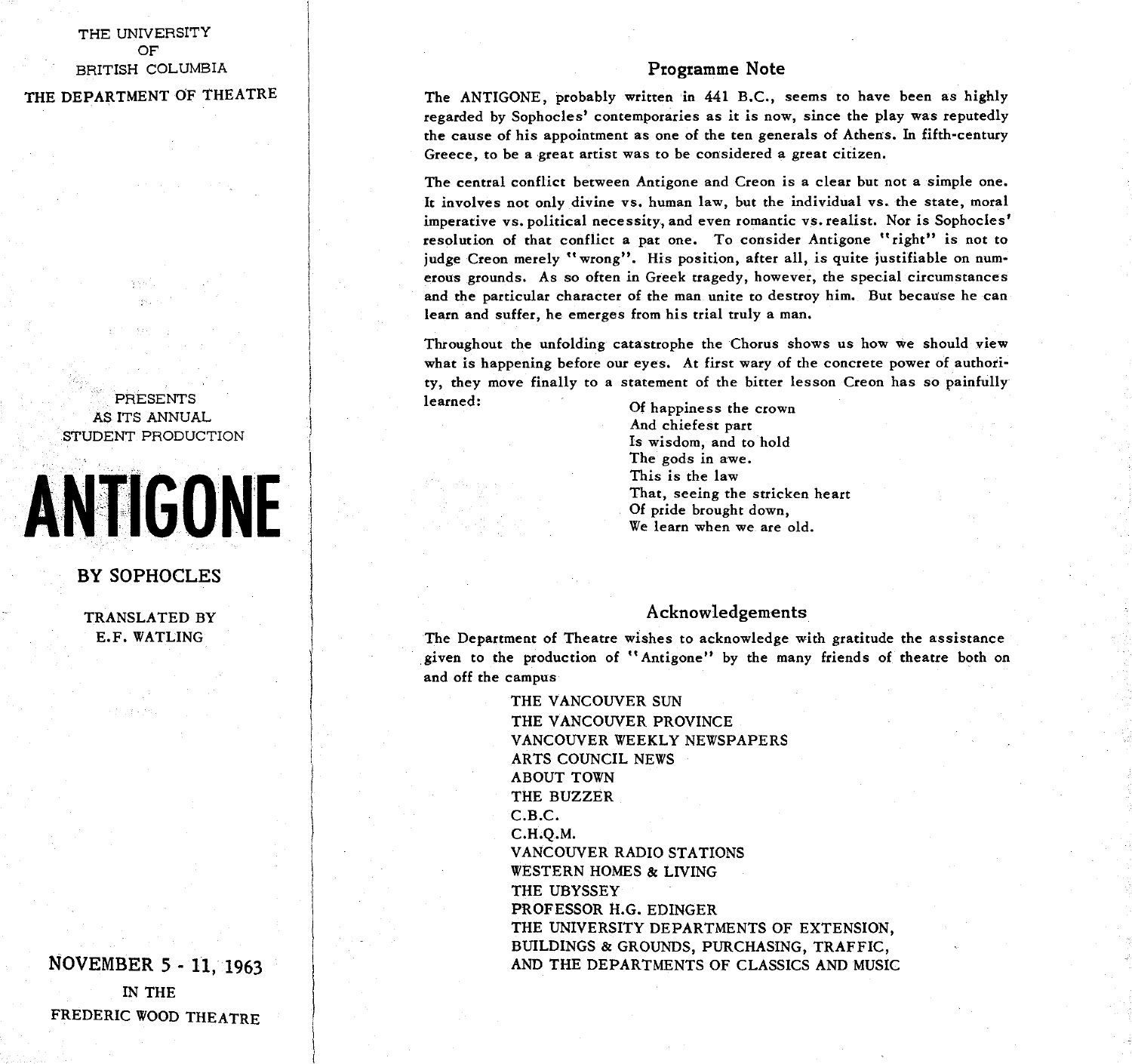## CAST

# in order of appearance

| . PATRICIA WILSON<br>ANTIGONE                            |
|----------------------------------------------------------|
| . NORA PRUESSE<br><b>ISMENE</b>                          |
| CHORUS OF THEBAN ELDERS TIGER TIMMINS, ELIZABETH CARSON, |
| MICHAEL J. GUTTERIDGE, DOUGLAS HIGGINS,                  |
| PATRICIA LUDWICK, MICHAEL MATTHEWS,                      |
| JANET McDONOUGH, ANNA-MAY McKELLAR,                      |
| BILL PALMER, SANDI WALTON,                               |
| KERRY WHITE, PATRICK WRIGHT                              |
| . ALAN SCARFE<br><b>CREON</b>                            |
| SENTRY SCOTT DOUGLAS                                     |
| HAEMON RICHARD DONAT                                     |
| TEIRESIAS DALLAS SELMAN                                  |
| BOY WAYNE GREENBERG                                      |
|                                                          |
| EURYDICE BARBARA GEDDES                                  |
| ATTENDANT WOMEN JUDY LEWIS, PENNY MITCHELL,              |
| SHEILA SMYTH, RANDIE WILLIAMS                            |
| . . ROBERT ALLEN, SIMON HARGRAVE,<br><b>SOLDIERS</b>     |
| KEN GASS, RICH LANDON,                                   |
| BRIAN BUECKERT, CHRISTOPHER LAITHWAITE                   |

SCENE: BEFORE THE PALACE AT THEBES

*THERE WILL BE ONE INTERMISSION OF FIFTEEN MINUTES*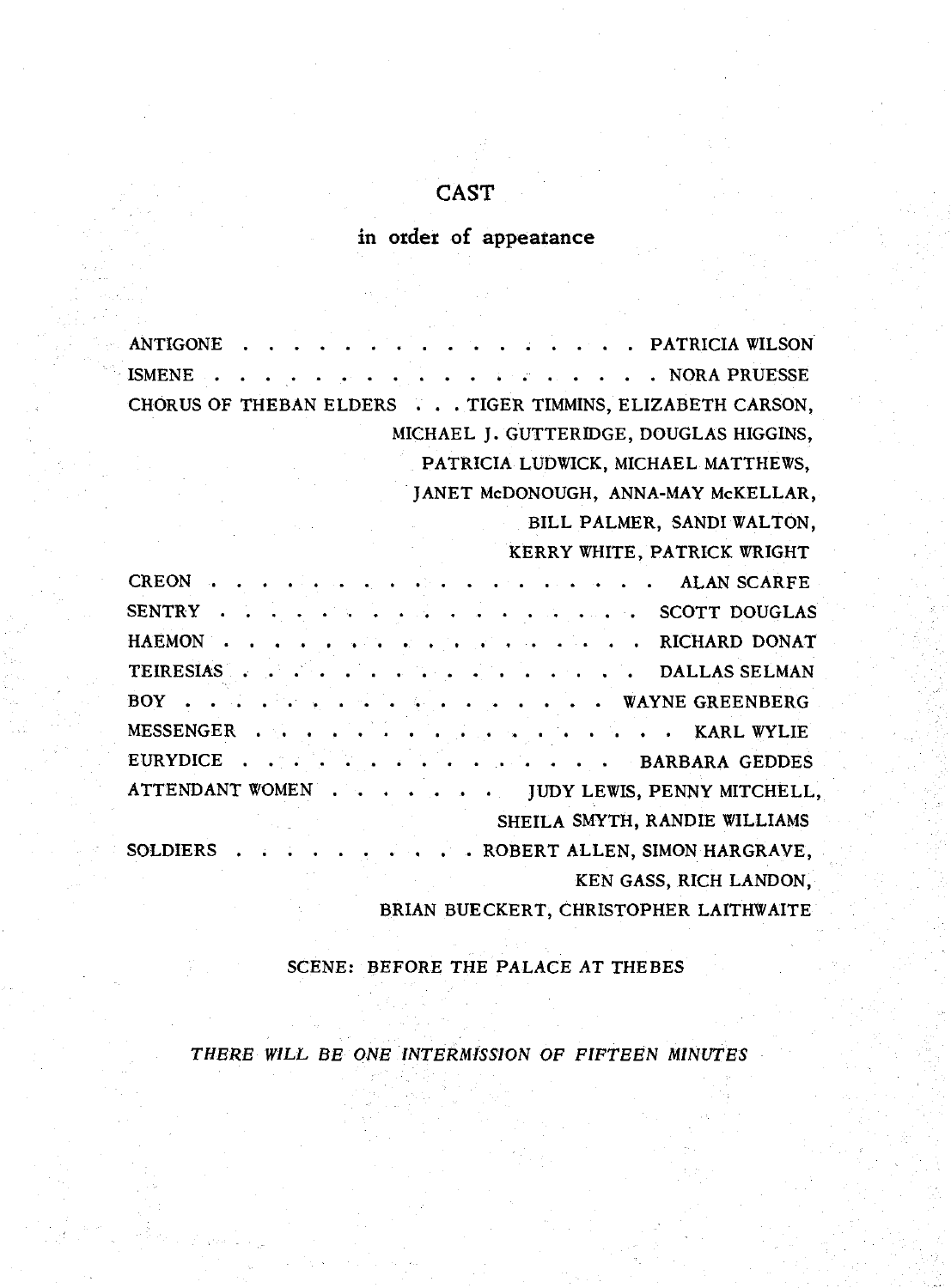Directed by Donald Soule Choreography by Helen Goodwin Designed by Aristides Gazetas

#### PRODUCTION

| TECHNICAL DIRECTOR & STAGE MANAGER NORMAN YOUNG                                             |
|---------------------------------------------------------------------------------------------|
| <b>COSTUME EXECUTION</b><br><b>JESSIE RICHARDSON</b>                                        |
| <b>GERALDINE RICHARDSON</b>                                                                 |
| <b>JEAN CAUSEY</b>                                                                          |
| ASSISTANT TECHNICAL DIRECTOR IAN PRATT                                                      |
| . LYNNE DAVIES<br>MAKE-UP                                                                   |
| BOX OFFICE MARIORIE FORDHAM                                                                 |
| . PEGGY SAYLE<br><b>USHERS</b>                                                              |
| $\ldots$ $\ldots$ $\ldots$ $\ldots$ $\ldots$ $\ldots$ DOROTHY SOMERSET<br><b>PRODUCTION</b> |
|                                                                                             |
| PERCUSSIONIST KEN MOORE                                                                     |
| ------ - - - - - - - - - - - - - - -<br><b>A MA &amp; P  M WHAT</b>                         |

|  |  |  |  |  |  |  |  |  | ARMOUR WILLIAM KOOCHIN  |
|--|--|--|--|--|--|--|--|--|-------------------------|
|  |  |  |  |  |  |  |  |  | and students of the     |
|  |  |  |  |  |  |  |  |  | Vancouver School of Art |

#### Student Committees

| ASSISTANT TO THE DIRECTOR KENNETH DYBA |                                                                              |
|----------------------------------------|------------------------------------------------------------------------------|
| ASSISTANT STAGE MANAGER RAE ACKERMAN   |                                                                              |
| <b>PROMPTER</b><br>.                   | . LINDA CHOQUETTE                                                            |
| <b>BEARDS</b>                          | . ROBERT GRAHAM                                                              |
| STAGE CREW                             | MORRIS ARCHIBALD, SONIA ARNTZEN,                                             |
|                                        | BRIAN BUECKERT, KEN GASS,                                                    |
|                                        | SIMON HARGRAVE, PENNY MITCHELL,                                              |
|                                        | PETER SCHELL, IIM SUTHERLAND,                                                |
|                                        | <b>WAYNE THOM</b>                                                            |
| <b>COSTUME ASSISTANTS</b>              | GEORGINA DETWILLER, NIRMAL GILL,                                             |
|                                        | PENNY MITCHELL, SIMON HARGRAVE,<br>and students of the Department of Theatre |

FREDERIC WOOD THEATRE FUTURE PRODUCTIONS

Hedda Gabler by Henrik Ibsen

NOVEMBER 29, 30 DECEMBER 4,5,6, 7 Student performance December 3

The Taming of the Shrew by William Shakespeare

FEBRUARY 7, 8, 12, 13, 14, 15 Student performance February 11

The Balcony by Jean Genet

MARCH 27, 28 APRIL 1, 2, 3, 4 Student performance March 31

Box office for 'Hedda Gabler' opens November 25 - New Frederic Wood Theatre Room 207; Phone 224-1111